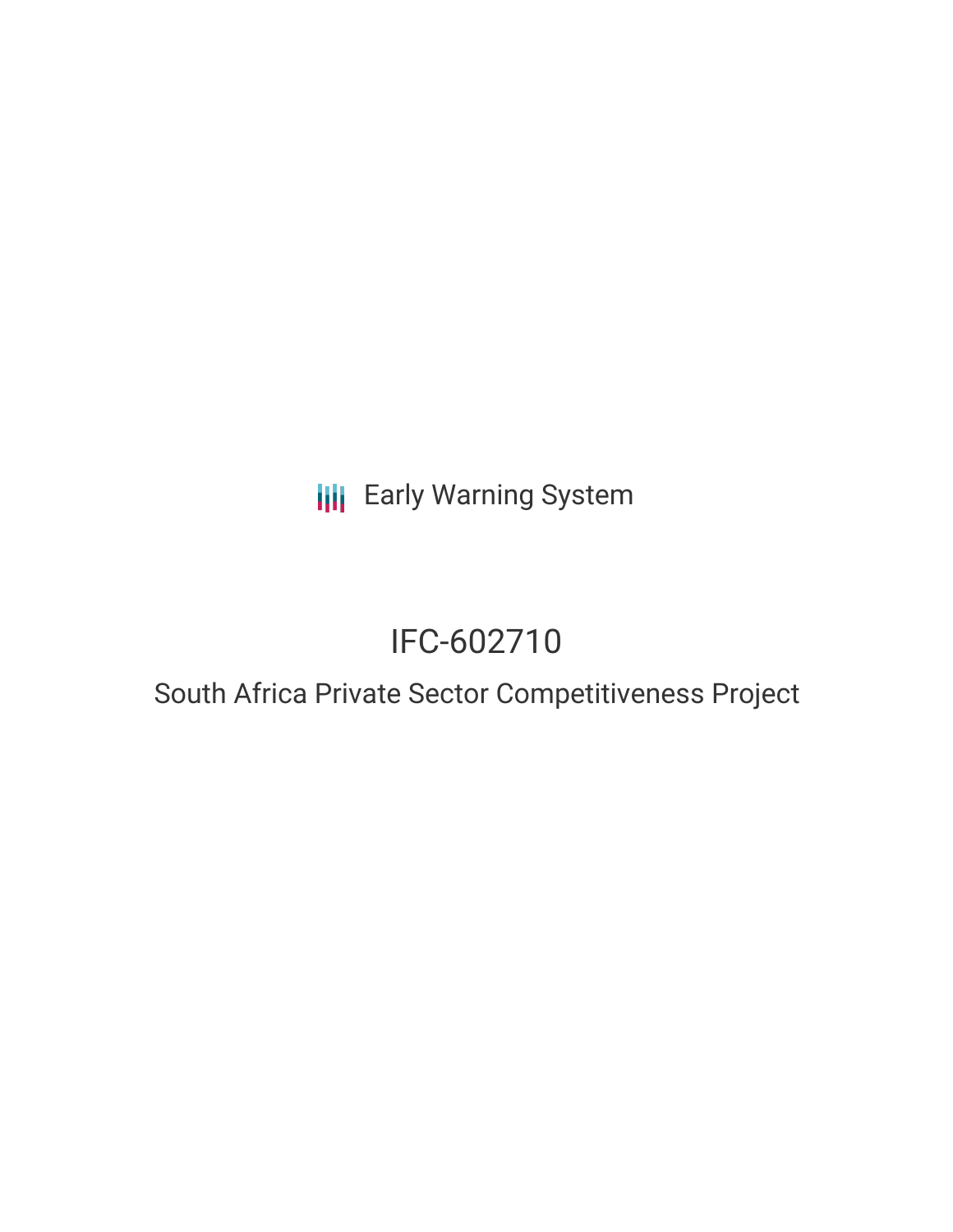

#### **Quick Facts**

| <b>Countries</b>                 | South Africa                                                  |
|----------------------------------|---------------------------------------------------------------|
| <b>Financial Institutions</b>    | International Finance Corporation (IFC)                       |
| <b>Status</b><br>Active          |                                                               |
| <b>Bank Risk Rating</b>          |                                                               |
| <b>Voting Date</b><br>2017-12-20 |                                                               |
| <b>Borrower</b>                  | *Borrower information not provided at the time of disclosure* |
| <b>Sectors</b>                   | Industry and Trade                                            |
| <b>Investment Type(s)</b>        | <b>Advisory Services</b>                                      |
| <b>Project Cost (USD)</b>        | $$3.00$ million                                               |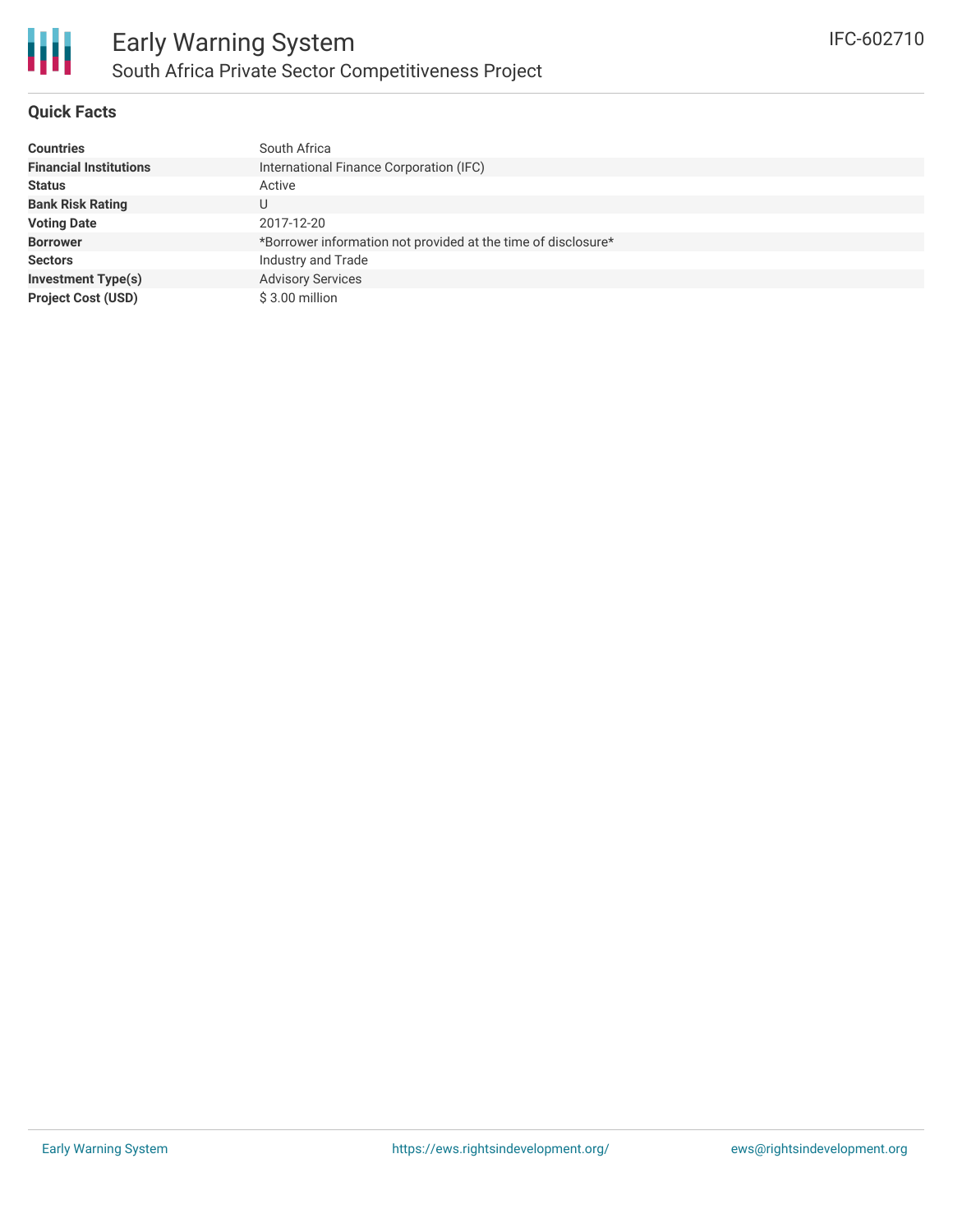

#### **Project Description**

South Africa Private Sector Competitiveness Project (PSCP) is one of a number of projects in a Program developed upon request of the Government of South Africa. The Program seeks to address key investment climate and structural challenges facing the South African economy such as poor regulation, government interventions that do not provide firms with the ability and incentives to enter and compete, and negative investor perceptions. The Program is fully aligned with the 2018 South Africa Strategic Country Diagnostics (SCD) and will seek to contribute to addressing the unemployment and poor economic growth that South Africa's National Development Plan (NDP) 2030 identifies as principal development challenges. The project will aim at addressing key investment and growth challenges by focusing on a number of horizontal and vertical sectoral reforms with special attention to SMEs. The Project will be further calibrated to reflect findings from the Country Private Sector Diagnostics (CPSD) and the Enterprise Survey (ES) both of which will identify sector specific investment opportunities and obstacles.

The project will achieve its objectives by :

- i. Addressing government interventions that hinder competition in key markets in South Africa and promoting competition policies to combat anticompetitive business practices ;
- ii. Addressing investment policy and promotion constraints at the subnational level and promoting more robust and focused investment strategies;
- iii. Tackling key horizontal and sectoral business climate constraints and barriers to transparency, predictability, and efficiency, to increase investment; and
- iv. Conducting surveys and diagnostics to inform future policy for South Africa that support SMEs and investments.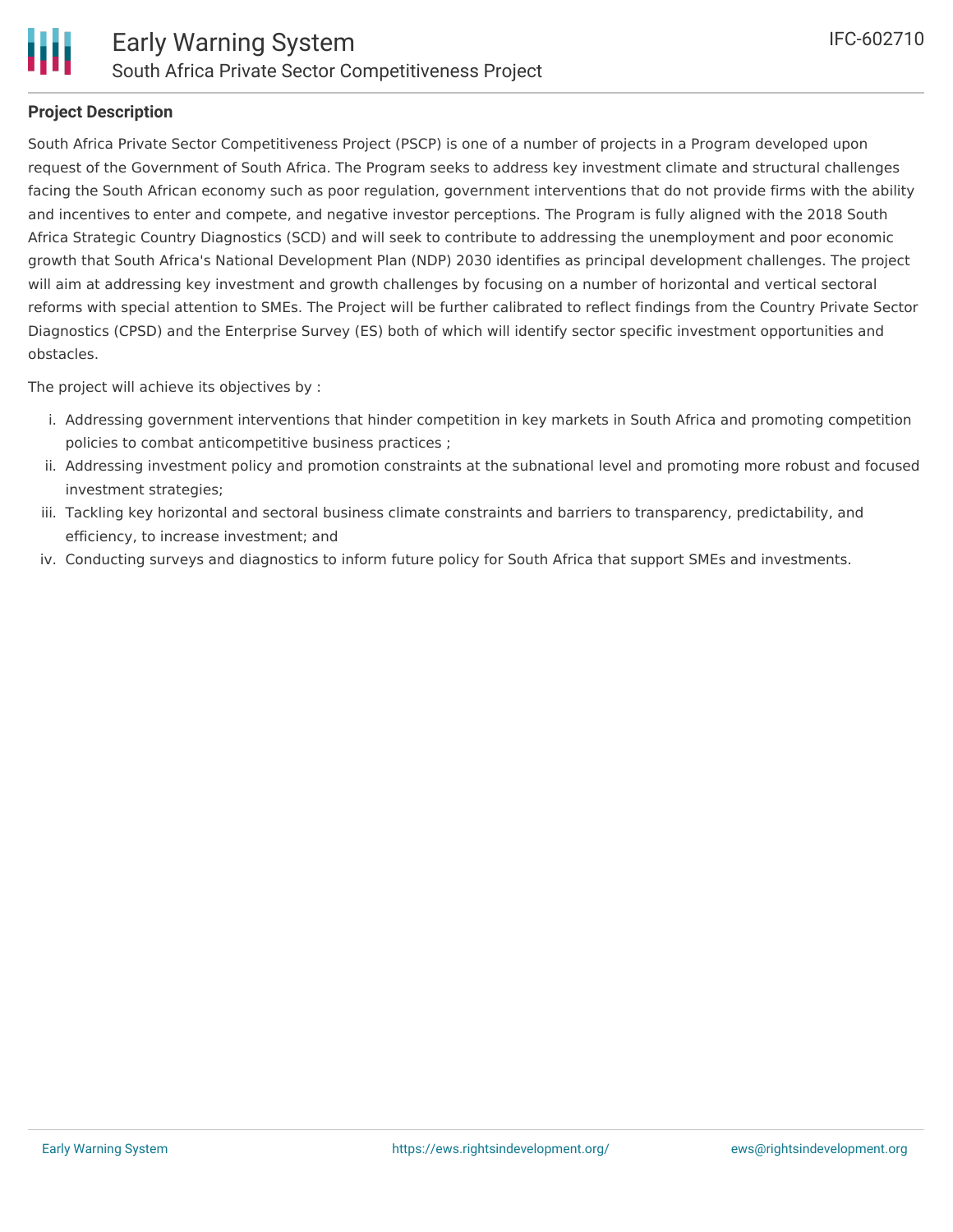

#### **Investment Description**

• International Finance Corporation (IFC)